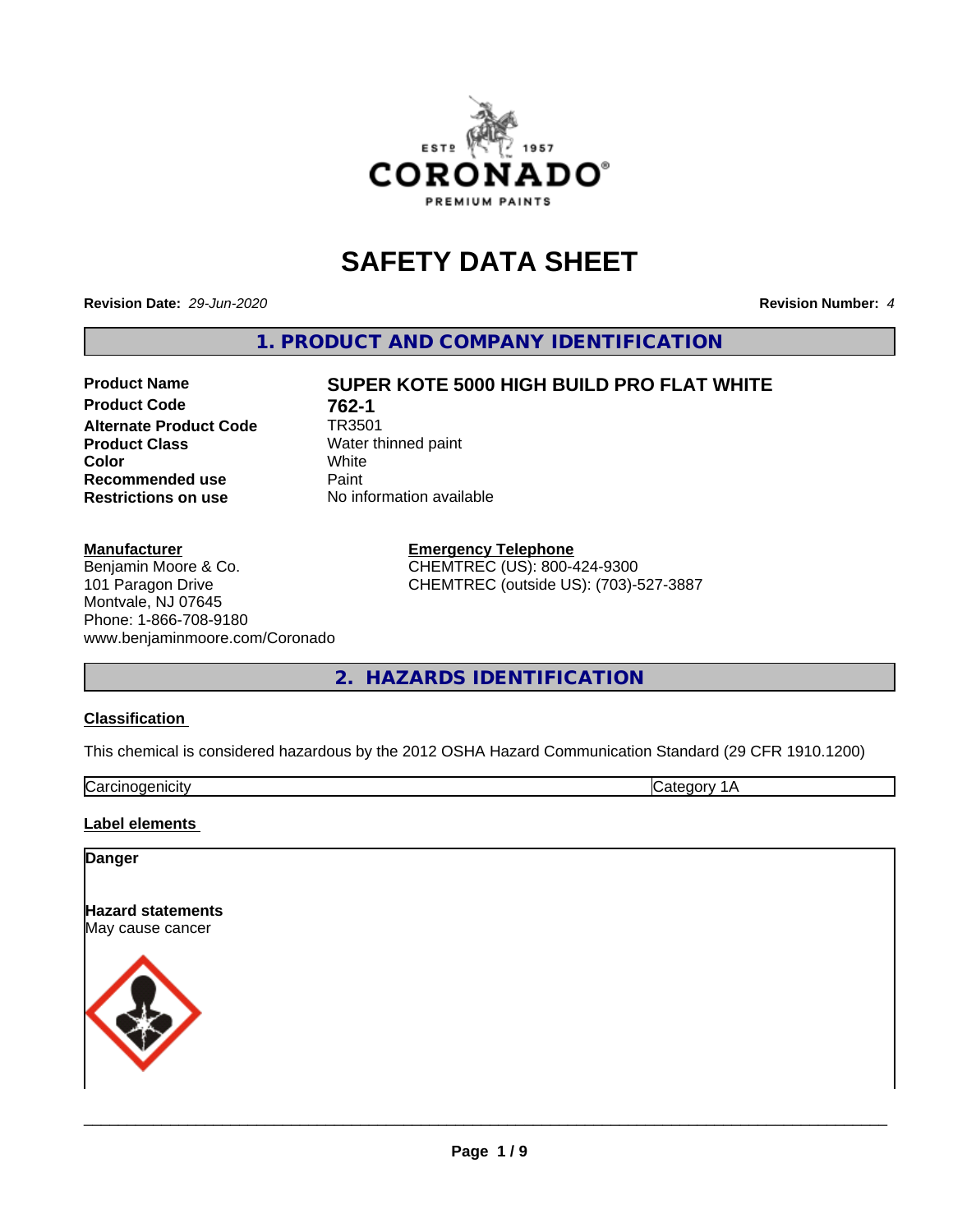**Appearance** liquid **Odor 11** Odor little or no odor

# **Precautionary Statements - Prevention**

Obtain special instructions before use Do not handle until all safety precautions have been read and understood

Use personal protective equipment as required

# **Precautionary Statements - Response**

IF exposed or concerned: Get medical advice/attention

### **Precautionary Statements - Storage**

Store locked up

# **Precautionary Statements - Disposal**

Dispose of contents/container to an approved waste disposal plant

#### **Hazards not otherwise classified (HNOC)**

Not applicable

#### **Other information**

No information available

# **3. COMPOSITION INFORMATION ON COMPONENTS**

\_\_\_\_\_\_\_\_\_\_\_\_\_\_\_\_\_\_\_\_\_\_\_\_\_\_\_\_\_\_\_\_\_\_\_\_\_\_\_\_\_\_\_\_\_\_\_\_\_\_\_\_\_\_\_\_\_\_\_\_\_\_\_\_\_\_\_\_\_\_\_\_\_\_\_\_\_\_\_\_\_\_\_\_\_\_\_\_\_\_\_\_\_

| <b>Chemical name</b> | <b>CAS No.</b> | Weight-%    |
|----------------------|----------------|-------------|
| Limestone            | 1317-65-3      | $20 - 25$   |
| Kaolin, calcined     | 92704-41-1     | $5 - 10$    |
| Titanium dioxide     | 13463-67-7     | $5 - 10$    |
| Propylene glycol     | 57-55-6        | - 5         |
| Silica, crystalline  | 14808-60-7     | $0.1 - 0.5$ |

|                                                  | 4. FIRST AID MEASURES                                                                                    |
|--------------------------------------------------|----------------------------------------------------------------------------------------------------------|
| <b>General Advice</b>                            | No hazards which require special first aid measures.                                                     |
| <b>Eye Contact</b>                               | Rinse thoroughly with plenty of water for at least 15 minutes and consult a<br>physician.                |
| <b>Skin Contact</b>                              | Wash off immediately with soap and plenty of water while removing all<br>contaminated clothes and shoes. |
| <b>Inhalation</b>                                | Move to fresh air. If symptoms persist, call a physician.                                                |
| Ingestion                                        | Clean mouth with water and afterwards drink plenty of water. Consult a physician<br>if necessary.        |
| <b>Most Important</b><br><b>Symptoms/Effects</b> | None known.                                                                                              |
| <b>Notes To Physician</b>                        | Treat symptomatically.                                                                                   |
|                                                  |                                                                                                          |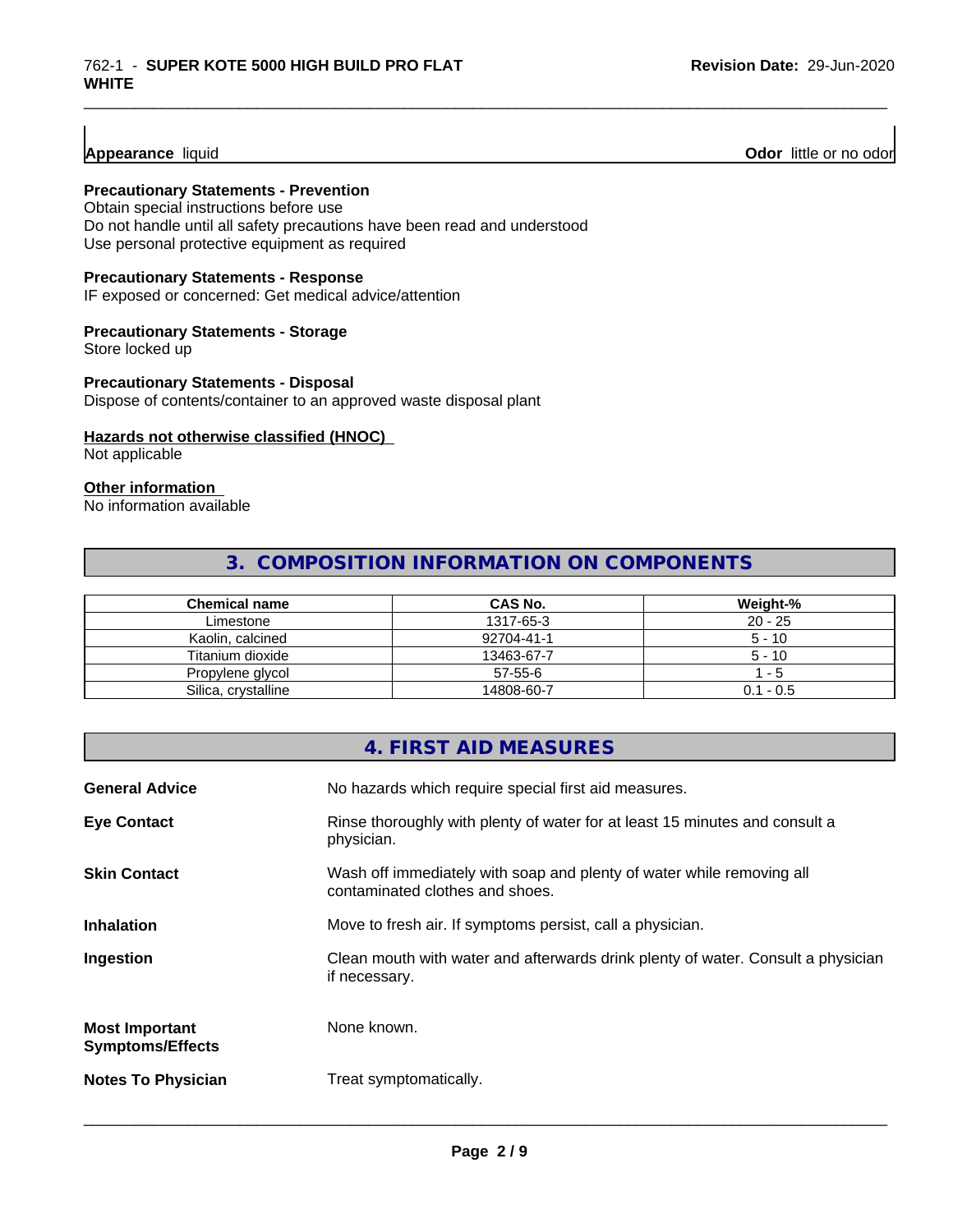# **5. FIRE-FIGHTING MEASURES**

\_\_\_\_\_\_\_\_\_\_\_\_\_\_\_\_\_\_\_\_\_\_\_\_\_\_\_\_\_\_\_\_\_\_\_\_\_\_\_\_\_\_\_\_\_\_\_\_\_\_\_\_\_\_\_\_\_\_\_\_\_\_\_\_\_\_\_\_\_\_\_\_\_\_\_\_\_\_\_\_\_\_\_\_\_\_\_\_\_\_\_\_\_

| <b>Suitable Extinguishing Media</b>                                              | Use extinguishing measures that are appropriate to local<br>circumstances and the surrounding environment.                                   |  |
|----------------------------------------------------------------------------------|----------------------------------------------------------------------------------------------------------------------------------------------|--|
| Protective equipment and precautions for firefighters                            | As in any fire, wear self-contained breathing apparatus<br>pressure-demand, MSHA/NIOSH (approved or equivalent)<br>and full protective gear. |  |
| <b>Specific Hazards Arising From The Chemical</b>                                | Closed containers may rupture if exposed to fire or<br>extreme heat.                                                                         |  |
| <b>Sensitivity to mechanical impact</b>                                          | No.                                                                                                                                          |  |
| Sensitivity to static discharge                                                  | No.                                                                                                                                          |  |
| <b>Flash Point Data</b><br>Flash point (°F)<br>Flash Point (°C)<br><b>Method</b> | Not applicable<br>Not applicable<br>Not applicable                                                                                           |  |
| <b>Flammability Limits In Air</b>                                                |                                                                                                                                              |  |
| Lower flammability limit:<br><b>Upper flammability limit:</b>                    | Not applicable<br>Not applicable                                                                                                             |  |
| Flammability: 0<br>Health: 1<br>NFPA                                             | <b>Instability: 0</b><br><b>Special: Not Applicable</b>                                                                                      |  |
| <b>NFPA Legend</b><br>0 - Not Hazardous<br>1 - Slightly                          |                                                                                                                                              |  |

- 2 Moderate
- 3 High
- 4 Severe

*The ratings assigned are only suggested ratings, the contractor/employer has ultimate responsibilities for NFPA ratings where this system is used.*

*Additional information regarding the NFPA rating system is available from the National Fire Protection Agency (NFPA) at www.nfpa.org.*

# **6. ACCIDENTAL RELEASE MEASURES**

| <b>Personal Precautions</b>      | Avoid contact with skin, eyes and clothing. Ensure adequate ventilation.                             |
|----------------------------------|------------------------------------------------------------------------------------------------------|
| <b>Other Information</b>         | Prevent further leakage or spillage if safe to do so.                                                |
| <b>Environmental precautions</b> | See Section 12 for additional Ecological Information.                                                |
| <b>Methods for Cleaning Up</b>   | Soak up with inert absorbent material. Sweep up and shovel into suitable<br>containers for disposal. |

# **7. HANDLING AND STORAGE**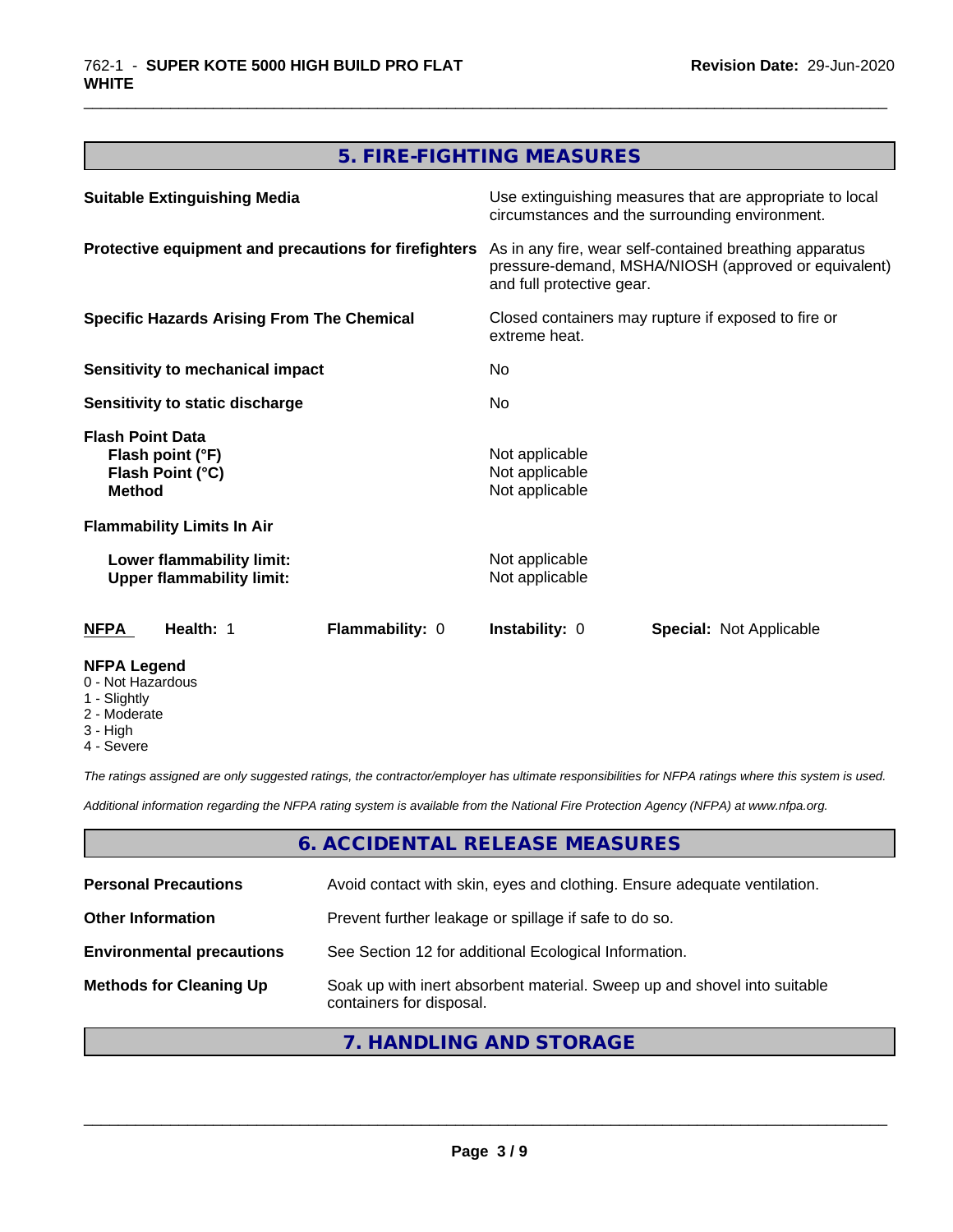| <b>Handling</b>               | Avoid contact with skin, eyes and clothing. Avoid breathing vapors, spray mists or<br>sanding dust. In case of insufficient ventilation, wear suitable respiratory<br>equipment. |
|-------------------------------|----------------------------------------------------------------------------------------------------------------------------------------------------------------------------------|
| <b>Storage</b>                | Keep container tightly closed. Keep out of the reach of children.                                                                                                                |
| <b>Incompatible Materials</b> | No information available                                                                                                                                                         |

**8. EXPOSURE CONTROLS/PERSONAL PROTECTION**

### **Exposure Limits**

| <b>ACGIH TLV</b>                                                | <b>OSHA PEL</b>                                                                                  |
|-----------------------------------------------------------------|--------------------------------------------------------------------------------------------------|
| N/E                                                             | 15 mg/m <sup>3</sup> - TWA                                                                       |
|                                                                 | $5 \text{ ma/m}^3$ - TWA                                                                         |
| TWA: $10 \text{ ma/m}^3$                                        | $15 \text{ ma/m}^3$ - TWA                                                                        |
| TWA: $0.025$ mg/m <sup>3</sup> respirable<br>particulate matter | 50 $\mu$ g/m <sup>3</sup> - TWA Respirable crystalline<br>silica 50 $\mu$ g/m <sup>3</sup> - TWA |
|                                                                 |                                                                                                  |

#### **Legend**

ACGIH - American Conference of Governmental Industrial Hygienists Exposure Limits OSHA - Occupational Safety & Health Administration Exposure Limits N/E - Not Established

| <b>Engineering Measures</b>                                                                                                   | Ensure adequate ventilation, especially in confined areas.                                                                                                  |
|-------------------------------------------------------------------------------------------------------------------------------|-------------------------------------------------------------------------------------------------------------------------------------------------------------|
| <b>Personal Protective Equipment</b><br><b>Eye/Face Protection</b><br><b>Skin Protection</b><br><b>Respiratory Protection</b> | Safety glasses with side-shields.<br>Protective gloves and impervious clothing.<br>In case of insufficient ventilation wear suitable respiratory equipment. |
| <b>Hygiene Measures</b>                                                                                                       | Avoid contact with skin, eyes and clothing. Remove and wash contaminated                                                                                    |

clothing before re-use. Wash thoroughly after handling.

# **9. PHYSICAL AND CHEMICAL PROPERTIES**

| Appearance<br>Odor<br><b>Odor Threshold</b><br>Density (Ibs/gal)<br><b>Specific Gravity</b><br>рH<br><b>Viscosity (cps)</b><br>Solubility(ies) | liquid<br>little or no odor<br>No information available<br>$11.45 - 11.55$<br>$1.37 - 1.39$<br>No information available<br>No information available<br>No information available |
|------------------------------------------------------------------------------------------------------------------------------------------------|---------------------------------------------------------------------------------------------------------------------------------------------------------------------------------|
|                                                                                                                                                |                                                                                                                                                                                 |
|                                                                                                                                                |                                                                                                                                                                                 |
|                                                                                                                                                |                                                                                                                                                                                 |
|                                                                                                                                                |                                                                                                                                                                                 |
| <b>Water solubility</b>                                                                                                                        | No information available                                                                                                                                                        |
| <b>Evaporation Rate</b>                                                                                                                        | No information available                                                                                                                                                        |
| Vapor pressure                                                                                                                                 | No information available                                                                                                                                                        |
| Vapor density                                                                                                                                  | No information available                                                                                                                                                        |
| Wt. % Solids                                                                                                                                   | 45 - 55                                                                                                                                                                         |
| Vol. % Solids                                                                                                                                  | $30 - 40$                                                                                                                                                                       |
| Wt. % Volatiles                                                                                                                                | $45 - 55$                                                                                                                                                                       |
| Vol. % Volatiles                                                                                                                               | $60 - 70$                                                                                                                                                                       |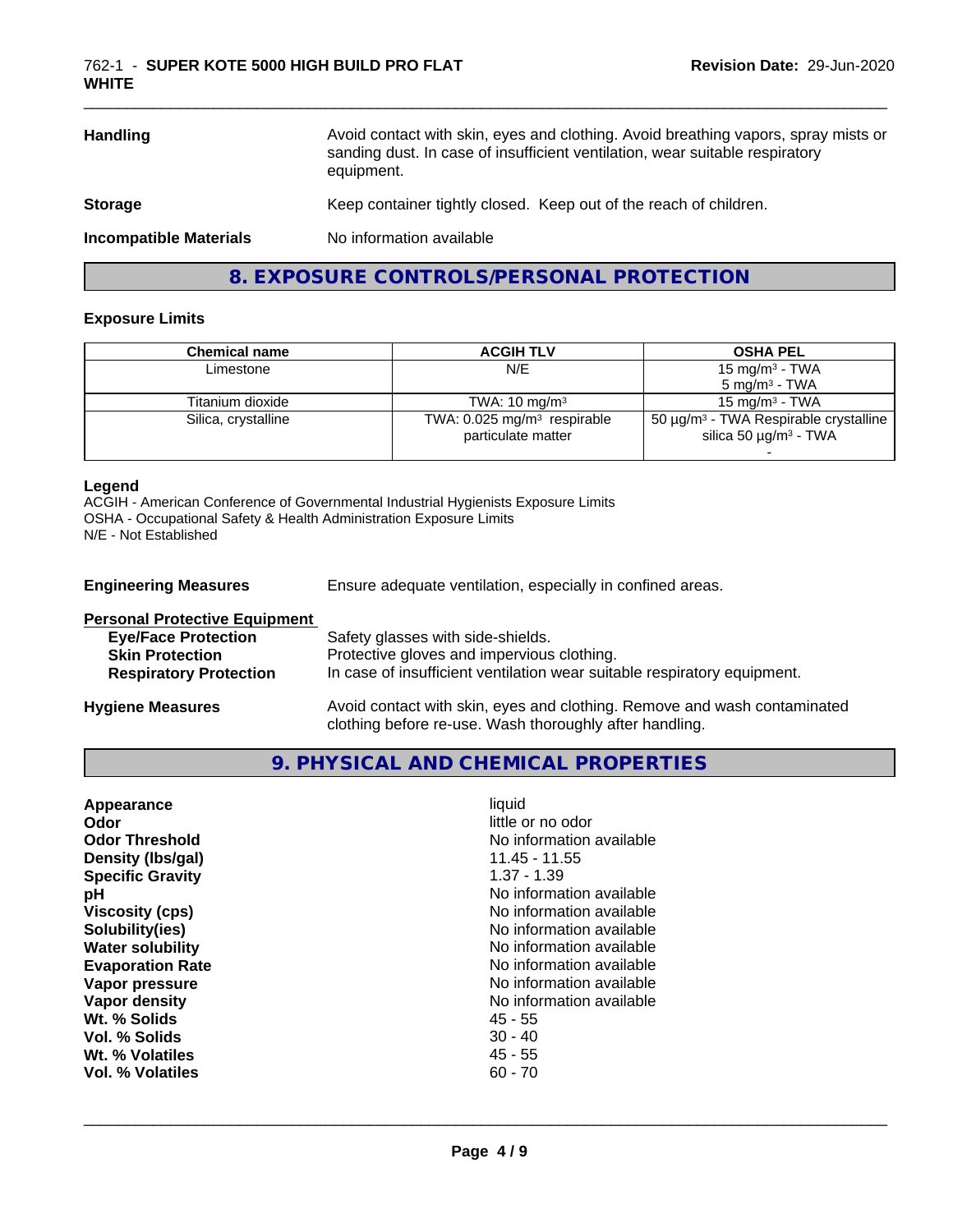| <b>VOC Regulatory Limit (g/L)</b>    | < 100                    |
|--------------------------------------|--------------------------|
| <b>Boiling Point (°F)</b>            | 212                      |
| <b>Boiling Point (°C)</b>            | 100                      |
| Freezing point (°F)                  | 32                       |
| <b>Freezing Point (°C)</b>           | 0                        |
| Flash point (°F)                     | Not applicable           |
| Flash Point (°C)                     | Not applicable           |
| <b>Method</b>                        | Not applicable           |
| Flammability (solid, gas)            | Not applicable           |
| <b>Upper flammability limit:</b>     | Not applicable           |
| Lower flammability limit:            | Not applicable           |
| <b>Autoignition Temperature (°F)</b> | No information available |
| <b>Autoignition Temperature (°C)</b> | No information available |
| Decomposition Temperature (°F)       | No information available |
| Decomposition Temperature (°C)       | No information available |
| <b>Partition coefficient</b>         | No information available |
|                                      |                          |

# **10. STABILITY AND REACTIVITY**

\_\_\_\_\_\_\_\_\_\_\_\_\_\_\_\_\_\_\_\_\_\_\_\_\_\_\_\_\_\_\_\_\_\_\_\_\_\_\_\_\_\_\_\_\_\_\_\_\_\_\_\_\_\_\_\_\_\_\_\_\_\_\_\_\_\_\_\_\_\_\_\_\_\_\_\_\_\_\_\_\_\_\_\_\_\_\_\_\_\_\_\_\_

| <b>Reactivity</b>                       | Not Applicable                           |
|-----------------------------------------|------------------------------------------|
| <b>Chemical Stability</b>               | Stable under normal conditions.          |
| <b>Conditions to avoid</b>              | Prevent from freezing.                   |
| <b>Incompatible Materials</b>           | No materials to be especially mentioned. |
| <b>Hazardous Decomposition Products</b> | None under normal use.                   |
| Possibility of hazardous reactions      | None under normal conditions of use.     |

# **11. TOXICOLOGICAL INFORMATION**

| <b>Product Information</b>                                                                 |                                                                                                                                                 |  |
|--------------------------------------------------------------------------------------------|-------------------------------------------------------------------------------------------------------------------------------------------------|--|
| Information on likely routes of exposure                                                   |                                                                                                                                                 |  |
|                                                                                            | <b>Principal Routes of Exposure</b> Eye contact, skin contact and inhalation.                                                                   |  |
| <b>Acute Toxicity</b>                                                                      |                                                                                                                                                 |  |
| <b>Product Information</b>                                                                 | No information available                                                                                                                        |  |
| Symptoms related to the physical, chemical and toxicological characteristics               |                                                                                                                                                 |  |
| <b>Symptoms</b>                                                                            | No information available                                                                                                                        |  |
| Delayed and immediate effects as well as chronic effects from short and long-term exposure |                                                                                                                                                 |  |
| Eye contact<br><b>Skin contact</b>                                                         | May cause slight irritation.<br>Substance may cause slight skin irritation. Prolonged or repeated contact may dry<br>skin and cause irritation. |  |
| <b>Inhalation</b>                                                                          | May cause irritation of respiratory tract.                                                                                                      |  |
|                                                                                            |                                                                                                                                                 |  |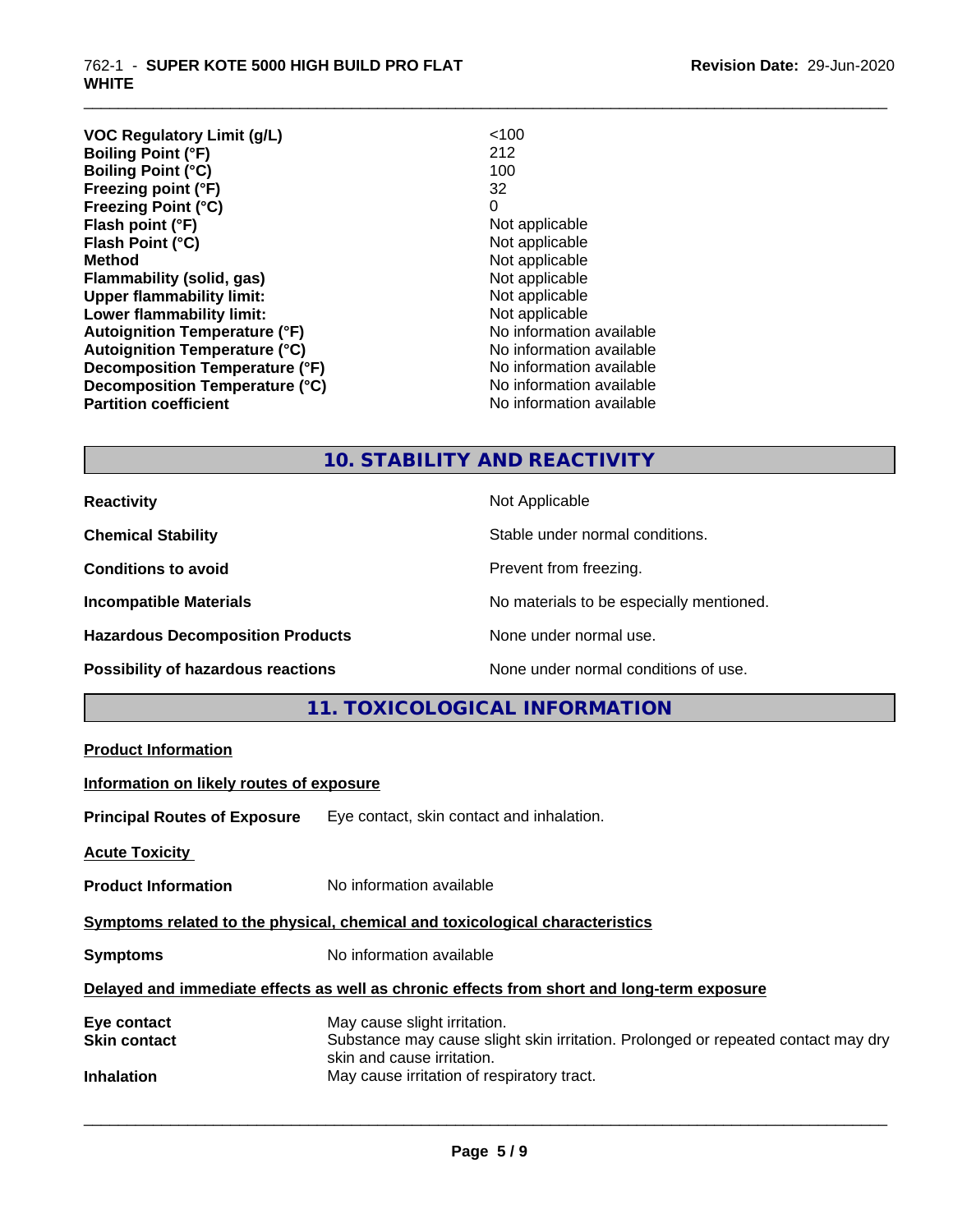| Ingestion<br><b>Sensitization</b> | Ingestion may cause gastrointestinal irritation, nausea, vomiting and diarrhea.<br>No information available |
|-----------------------------------|-------------------------------------------------------------------------------------------------------------|
| <b>Neurological Effects</b>       | No information available.                                                                                   |
| <b>Mutagenic Effects</b>          | No information available.                                                                                   |
| <b>Reproductive Effects</b>       | No information available.                                                                                   |
| <b>Developmental Effects</b>      | No information available.                                                                                   |
| <b>Target organ effects</b>       | No information available.                                                                                   |
| <b>STOT - single exposure</b>     | No information available.                                                                                   |
| <b>STOT - repeated exposure</b>   | Causes damage to organs through prolonged or repeated exposure if inhaled.                                  |
| Other adverse effects             | No information available.                                                                                   |
| <b>Aspiration Hazard</b>          | No information available                                                                                    |

\_\_\_\_\_\_\_\_\_\_\_\_\_\_\_\_\_\_\_\_\_\_\_\_\_\_\_\_\_\_\_\_\_\_\_\_\_\_\_\_\_\_\_\_\_\_\_\_\_\_\_\_\_\_\_\_\_\_\_\_\_\_\_\_\_\_\_\_\_\_\_\_\_\_\_\_\_\_\_\_\_\_\_\_\_\_\_\_\_\_\_\_\_

#### **Numerical measures of toxicity**

#### **The following values are calculated based on chapter 3.1 of the GHS document**

| <b>ATEmix (oral)</b>   | 16974 mg/kg   |
|------------------------|---------------|
| <b>ATEmix (dermal)</b> | 1054497 mg/kg |

#### **Component Information**

| Chemical name                  | Oral LD50            | Dermal LD50            | Inhalation LC50 |
|--------------------------------|----------------------|------------------------|-----------------|
| Kaolin, calcined<br>92704-41-1 | $>$ 2000 mg/kg (Rat) |                        |                 |
| Titanium dioxide<br>13463-67-7 | > 10000 mg/kg (Rat)  |                        |                 |
| Propylene glycol<br>57-55-6    | $= 20$ g/kg (Rat)    | = 20800 mg/kg (Rabbit) |                 |

#### **Chronic Toxicity**

#### **Carcinogenicity**

*The information below indicateswhether each agency has listed any ingredient as a carcinogen:.*

| <b>Chemical name</b> | <b>IARC</b>         | <b>NTP</b>  | <b>OSHA</b> |
|----------------------|---------------------|-------------|-------------|
|                      | 2B - Possible Human |             | Listed      |
| Titanium dioxide     | Carcinoɑen          |             |             |
|                      | - Human Carcinogen  | Known Human | Listed      |
| Silica, crystalline  |                     | Carcinogen  |             |

• Crystalline Silica has been determined to be carcinogenic to humans by IARC (1) when in respirable form. Risk of cancer depends on duration and level of inhalation exposure to spray mist or dust from sanding the dried paint.

• Although IARC has classified titanium dioxide as possibly carcinogenic to humans (2B), their summary concludes: "No significant exposure to titanium dioxide is thought to occur during the use of products in which titanium dioxide is bound to other materials, such as paint."

#### **Legend**

IARC - International Agency for Research on Cancer NTP - National Toxicity Program OSHA - Occupational Safety & Health Administration

**12. ECOLOGICAL INFORMATION**

### **Ecotoxicity Effects**

The environmental impact of this product has not been fully investigated.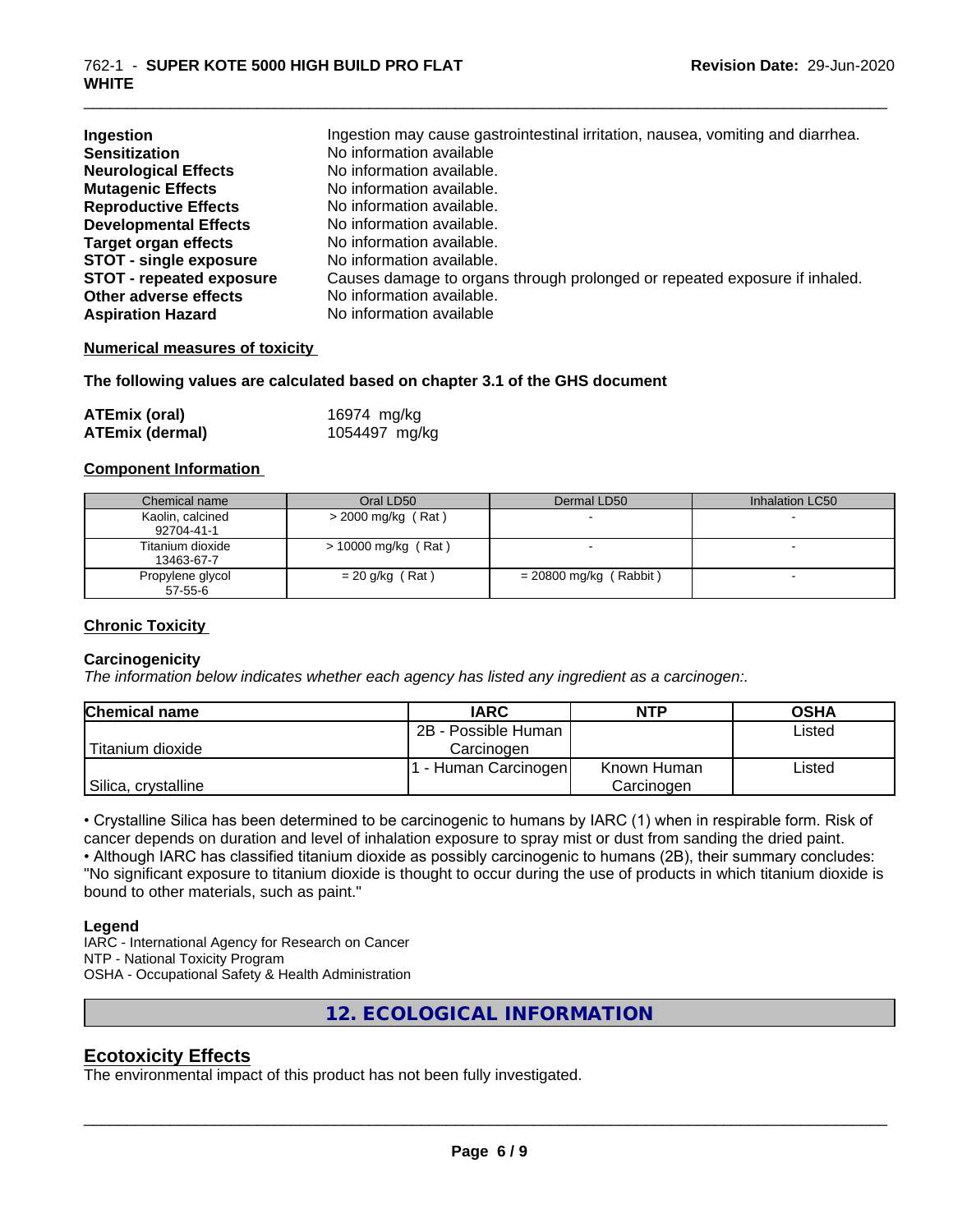#### **Product Information**

#### **Acute Toxicity to Fish**

No information available

**Acute Toxicity to Aquatic Invertebrates**

No information available

**Acute Toxicity to Aquatic Plants** No information available

# **Persistence / Degradability**

No information available.

#### **Bioaccumulation**

No information available.

#### **Mobility in Environmental Media**

No information available.

#### **Ozone**

No information available

#### **Component Information**

#### **Acute Toxicity to Fish**

Titanium dioxide  $LC50:$  > 1000 mg/L (Fathead Minnow - 96 hr.) Propylene glycol LC50: 710 mg/L (Fathead Minnow - 96 hr.)

#### **Acute Toxicity to Aquatic Invertebrates**

Propylene glycol EC50: > 10000 mg/L (Daphnia magna - 24 hr.)

#### **Acute Toxicity to Aquatic Plants**

No information available

# **13. DISPOSAL CONSIDERATIONS**

**Waste Disposal Method** Dispose of in accordance with federal, state, and local regulations. Local requirements may vary, consult your sanitation department or state-designated environmental protection agency for more disposal options.

 $\overline{\phantom{a}}$  ,  $\overline{\phantom{a}}$  ,  $\overline{\phantom{a}}$  ,  $\overline{\phantom{a}}$  ,  $\overline{\phantom{a}}$  ,  $\overline{\phantom{a}}$  ,  $\overline{\phantom{a}}$  ,  $\overline{\phantom{a}}$  ,  $\overline{\phantom{a}}$  ,  $\overline{\phantom{a}}$  ,  $\overline{\phantom{a}}$  ,  $\overline{\phantom{a}}$  ,  $\overline{\phantom{a}}$  ,  $\overline{\phantom{a}}$  ,  $\overline{\phantom{a}}$  ,  $\overline{\phantom{a}}$ 

\_\_\_\_\_\_\_\_\_\_\_\_\_\_\_\_\_\_\_\_\_\_\_\_\_\_\_\_\_\_\_\_\_\_\_\_\_\_\_\_\_\_\_\_\_\_\_\_\_\_\_\_\_\_\_\_\_\_\_\_\_\_\_\_\_\_\_\_\_\_\_\_\_\_\_\_\_\_\_\_\_\_\_\_\_\_\_\_\_\_\_\_\_

# **14. TRANSPORT INFORMATION**

**DOT** Not regulated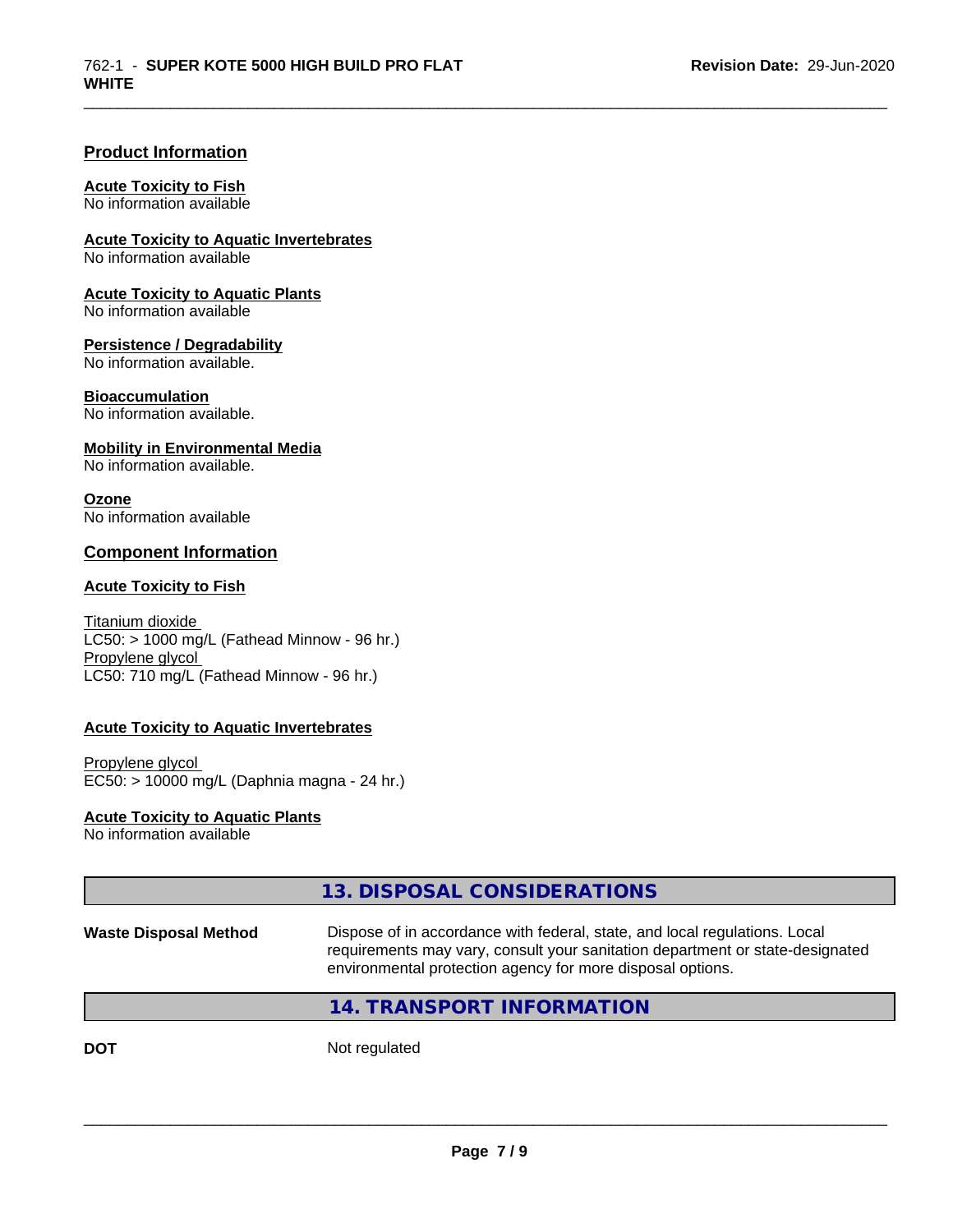**IMDG / IMO** Not regulated

**15. REGULATORY INFORMATION**

\_\_\_\_\_\_\_\_\_\_\_\_\_\_\_\_\_\_\_\_\_\_\_\_\_\_\_\_\_\_\_\_\_\_\_\_\_\_\_\_\_\_\_\_\_\_\_\_\_\_\_\_\_\_\_\_\_\_\_\_\_\_\_\_\_\_\_\_\_\_\_\_\_\_\_\_\_\_\_\_\_\_\_\_\_\_\_\_\_\_\_\_\_

# **International Inventories**

| <b>TSCA: United States</b> | Yes - All components are listed or exempt. |
|----------------------------|--------------------------------------------|
| <b>DSL: Canada</b>         | Yes - All components are listed or exempt. |

### **Federal Regulations**

#### **SARA 311/312 hazardous categorization**

| Acute health hazard               | Nο  |
|-----------------------------------|-----|
| Chronic Health Hazard             | Yes |
| Fire hazard                       | No. |
| Sudden release of pressure hazard | Nο  |
| Reactive Hazard                   | Nο  |

#### **SARA 313**

Section 313 of Title III of the Superfund Amendments and Reauthorization Act of 1986 (SARA). This product contains a chemical or chemicals which are subject to the reporting requirements of the Act and Title 40 of the Code of Federal Regulations, Part 372:

*None*

#### **Clean Air Act,Section 112 Hazardous Air Pollutants (HAPs) (see 40 CFR 61)**

This product contains the following HAPs:

*None*

# **US State Regulations**

#### **California Proposition 65**

**A** WARNING: Cancer and Reproductive Harm– www.P65warnings.ca.gov

#### **State Right-to-Know**

| <b>Chemical name</b>   | <b>Massachusetts</b> | <b>New Jersey</b> | Pennsylvania |
|------------------------|----------------------|-------------------|--------------|
| ∟imestone              |                      |                   |              |
| Titanium dioxide       |                      |                   |              |
| Silica.<br>crystalline |                      |                   |              |

#### **Legend**

X - Listed